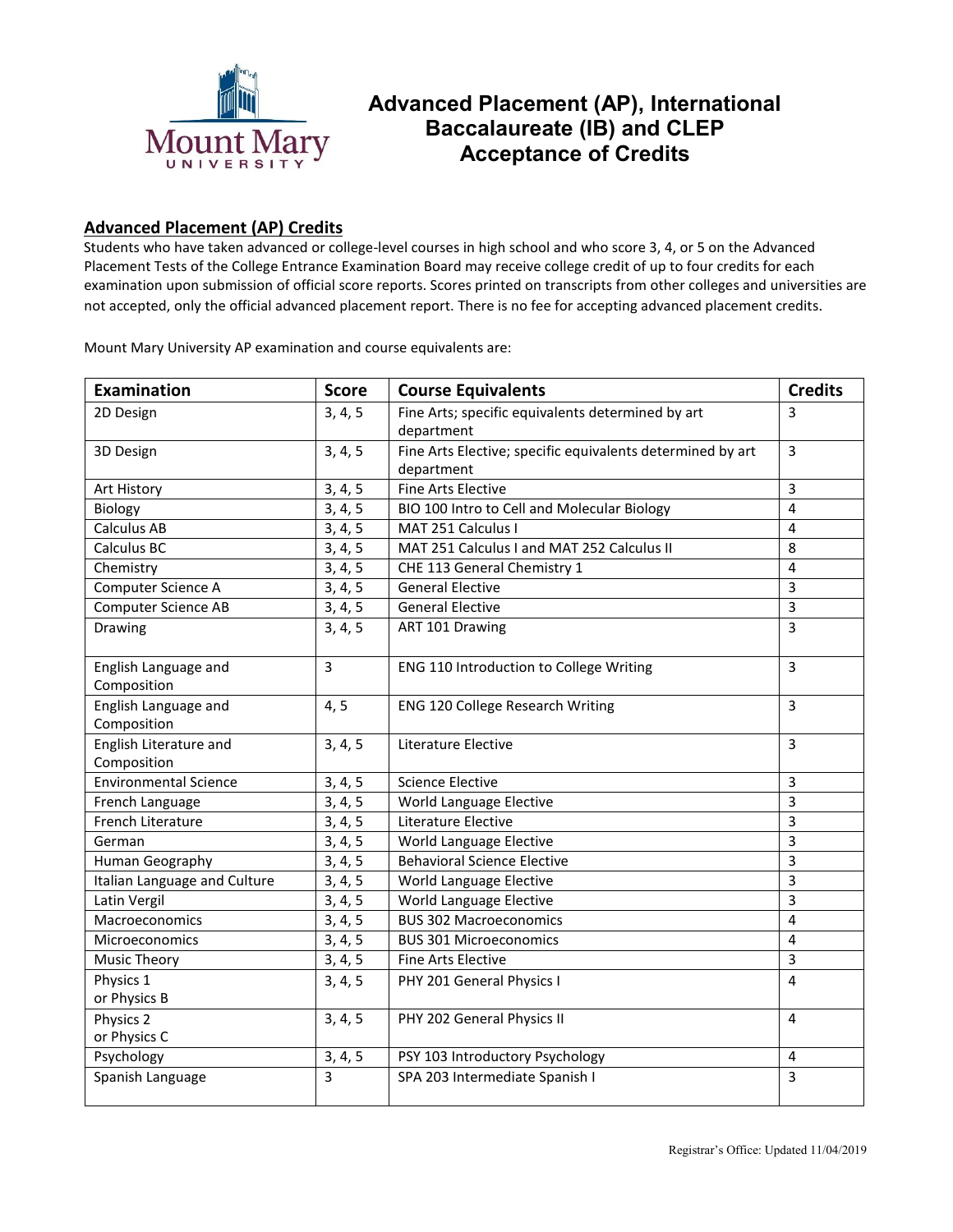| Spanish Language                    | 4,5     | SPA 222 Spanish Composition or                        | 3 |
|-------------------------------------|---------|-------------------------------------------------------|---|
|                                     |         | SPA 223 Conversation in Spanish                       |   |
| Spanish Literature                  | 3, 4, 5 | SPA 228 Introduction to Hispanic Literature           |   |
| <b>Statistics</b>                   | 3, 4, 5 | MAT 216 Elementary Statistics                         | 3 |
| Studio Art                          | 3, 4, 5 | Fine Arts Elective                                    | 3 |
| U.S. History                        | 3, 4, 5 | HIS 153 U.S. History I                                | 3 |
| World History                       | 3, 4, 5 | <b>History Elective</b>                               | 3 |
| European History                    | 3, 4, 5 | <b>History Elective</b>                               |   |
| <b>US Government &amp; Politics</b> | 3, 4, 5 | Humanistics Elective (SWK majors sub POS214 & POS215) | 3 |
| Japanese Language and Culture       | 3, 4, 5 | World Language Elective                               | 3 |
| Chinese Language and Culture        | 3, 4, 5 | World Language Elective                               | 3 |

## **International Baccalaureate (IB) Courses**

Students who present higher-level (HL) examinations through the International Baccalaureate (IB) may receive subject credit for satisfactory work. If a student scores a four (4) or higher in an HL course, she will receive equivalent credit. There is no fee for accepting IB credits.

| <b>Course</b>                       | Level     | <b>Scores</b> | <b>Course Equivalents</b>                       | <b>Credits</b>          |
|-------------------------------------|-----------|---------------|-------------------------------------------------|-------------------------|
| Art/Visual                          | <b>HL</b> | 4, 5, 6       | <b>Fine Arts Elective</b>                       | 3                       |
| Biology                             | <b>HL</b> | 4, 5, 6       | Biology 100 Intro to Cell and Molecular Biology | 4                       |
| <b>Business and Organization</b>    | <b>HL</b> | 4, 5, 6       | <b>General Elective</b>                         | 3                       |
| Chemistry                           | <b>HL</b> | 4, 5, 6       | CHE 113 General Chemistry 1                     | 3                       |
| <b>Computer Science</b>             | <b>HL</b> | 4, 5, 6       | <b>General Elective</b>                         | 3                       |
| Economics                           | <b>HL</b> | 4, 5, 6       | <b>General Elective</b>                         | 4                       |
| English A: Literature               | <b>HL</b> | 4             | Literature Elective                             | 3                       |
| English A: Literature               | <b>HL</b> | 5             | ENG 110 Intro to College Writing                | 3                       |
| English A: Language &<br>Literature | <b>HL</b> | 4,5           | ENG 110 Intro to College Writing                | 3                       |
| English (prior to 2013)             | <b>HL</b> | 4             | Literature Elective                             | 3                       |
| English (prior to 2013)             | <b>HL</b> | 5,6           | ENG 110 Intro to College Writing                | 3                       |
| French                              | <b>HL</b> | 4, 5, 6       | World Language Elective                         | 3                       |
| Geography                           | <b>HL</b> | 4, 5, 6       | <b>Humanistics Elective</b>                     | 3                       |
| German                              | <b>HL</b> | 4, 5, 6       | World Language Elective                         | 3                       |
| History of the Americas             | <b>HL</b> | 4, 5, 6       | HIS 153 U.S. History I                          | 3                       |
| History                             | <b>HL</b> | 4, 5, 6       | <b>History Elective</b>                         | 3                       |
| History of Europe                   | <b>HL</b> | 4, 5, 6       | <b>History Elective</b>                         | 3                       |
| <b>Mathematics</b>                  | <b>HL</b> | 4, 5, 6       | MAT 111 College Algebra                         | $\overline{\mathbf{4}}$ |
| Music                               | <b>HL</b> | 4, 5, 6       | Fine Arts elective                              | 3                       |
| Philosophy                          | <b>HL</b> | 4, 5, 6       | <b>General Elective</b>                         | 3                       |
| Physics                             | <b>HL</b> | 4, 5, 6       | PHY 105 Physics Today                           | 3                       |
| Psychology                          | <b>HL</b> | 4, 5, 6       | <b>Behavioral Science Elective</b>              | 3                       |
| Social Anthropology                 | <b>HL</b> | 4, 5, 6       | <b>Behavioral Science Elective</b>              | 3                       |
| Spanish                             | <b>HL</b> | 4, 5, 6       | SPA 203 Intermediate Spanish I                  |                         |
| <b>Theater Arts</b>                 | <b>HL</b> | 4, 5, 6       | Fine Arts elective                              | 3                       |